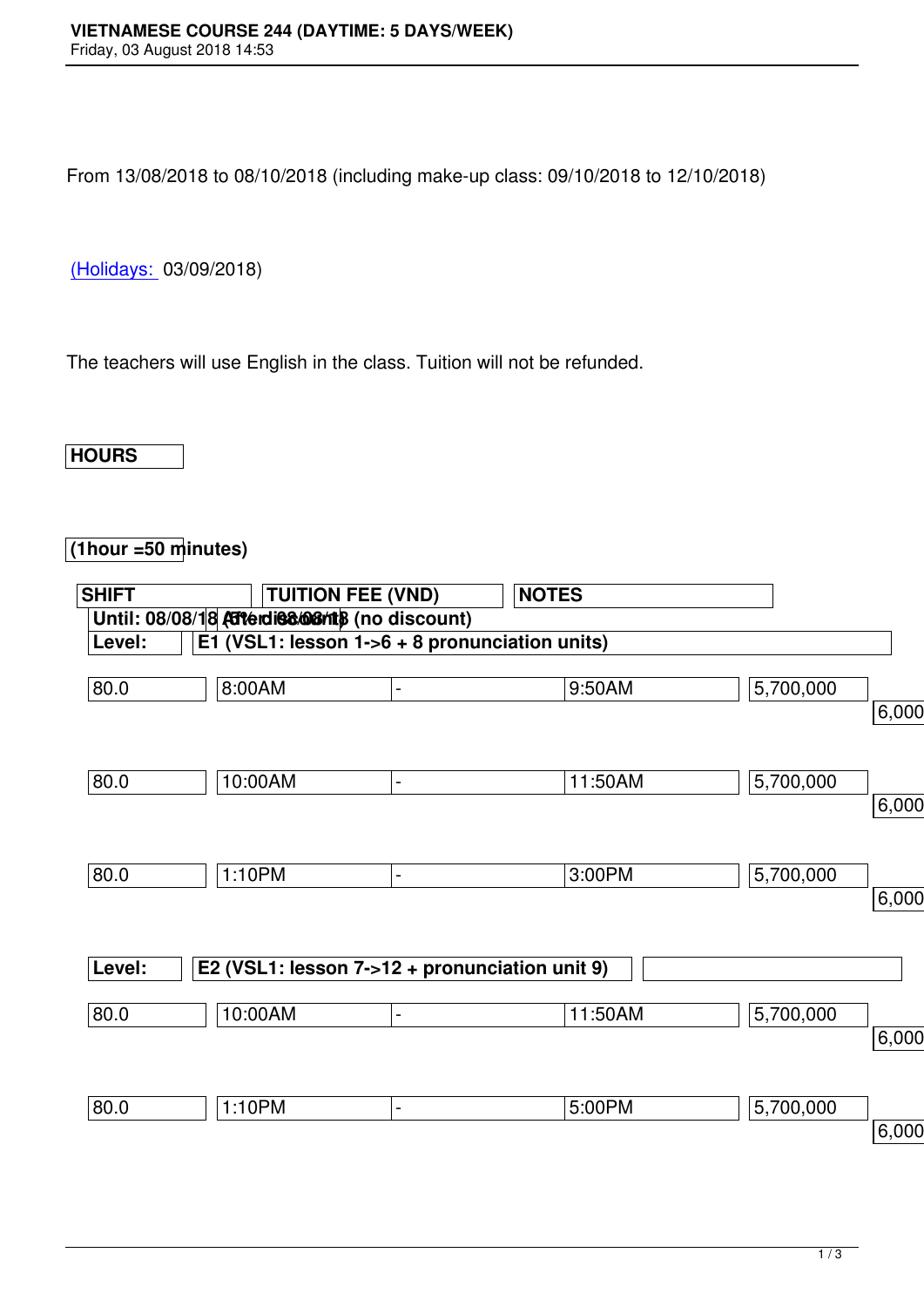## **VIETNAMESE COURSE 244 (DAYTIME: 5 DAYS/WEEK)**

Friday, 03 August 2018 14:53

|        | E3 (VSL2: lesson 1->6)    |                |         |           |       |
|--------|---------------------------|----------------|---------|-----------|-------|
| 80.0   | 8:00AM                    | $\blacksquare$ | 9:50AM  | 5,700,000 |       |
|        |                           |                |         |           | 6,000 |
| 80.0   | 10:00AM                   | $\blacksquare$ | 11:50AM | 5,700,000 | 6,000 |
|        |                           |                |         |           |       |
| 80.0   | 8:00AM                    | $\blacksquare$ | 11:50AM | 5,700,000 |       |
|        |                           |                |         |           | 6,000 |
| 80.0   | 1:10PM                    | $\blacksquare$ | 5:00PM  | 5,700,000 |       |
|        |                           |                |         |           | 6,000 |
| Level: | E4 (VSL 2: lesson 7 ->12) |                |         |           |       |
| 80.0   | 10:00AM                   | $\blacksquare$ | 11:50AM | 5,700,000 |       |
|        |                           |                |         |           | 6,000 |
| 80.0   | 8:00AM                    | $\blacksquare$ | 11:50AM | 5,700,000 |       |
|        |                           |                |         |           | 6,000 |
| 80.0   | 1:10PM                    | $\blacksquare$ | 5:00PM  | 5,700,000 |       |
|        |                           |                |         |           | 6,000 |
| Level: | 11 (VSL3: lesson 1->5)    |                |         |           |       |
| 80.0   | 1:10PM                    | $\blacksquare$ | 5:00PM  | 6,460,000 |       |
|        |                           |                |         |           | 6,800 |
| Level: | I2 (VSL3: lesson 6->10)   |                |         |           |       |
| 80.0   | 1:10PM                    | $\blacksquare$ | 3:00PM  | 6,460,000 |       |
|        |                           |                |         |           | 6,800 |
| 80.0   | 8:00AM                    | $\blacksquare$ | 11:50AM | 6,460,000 |       |
|        |                           |                |         |           | 6,800 |